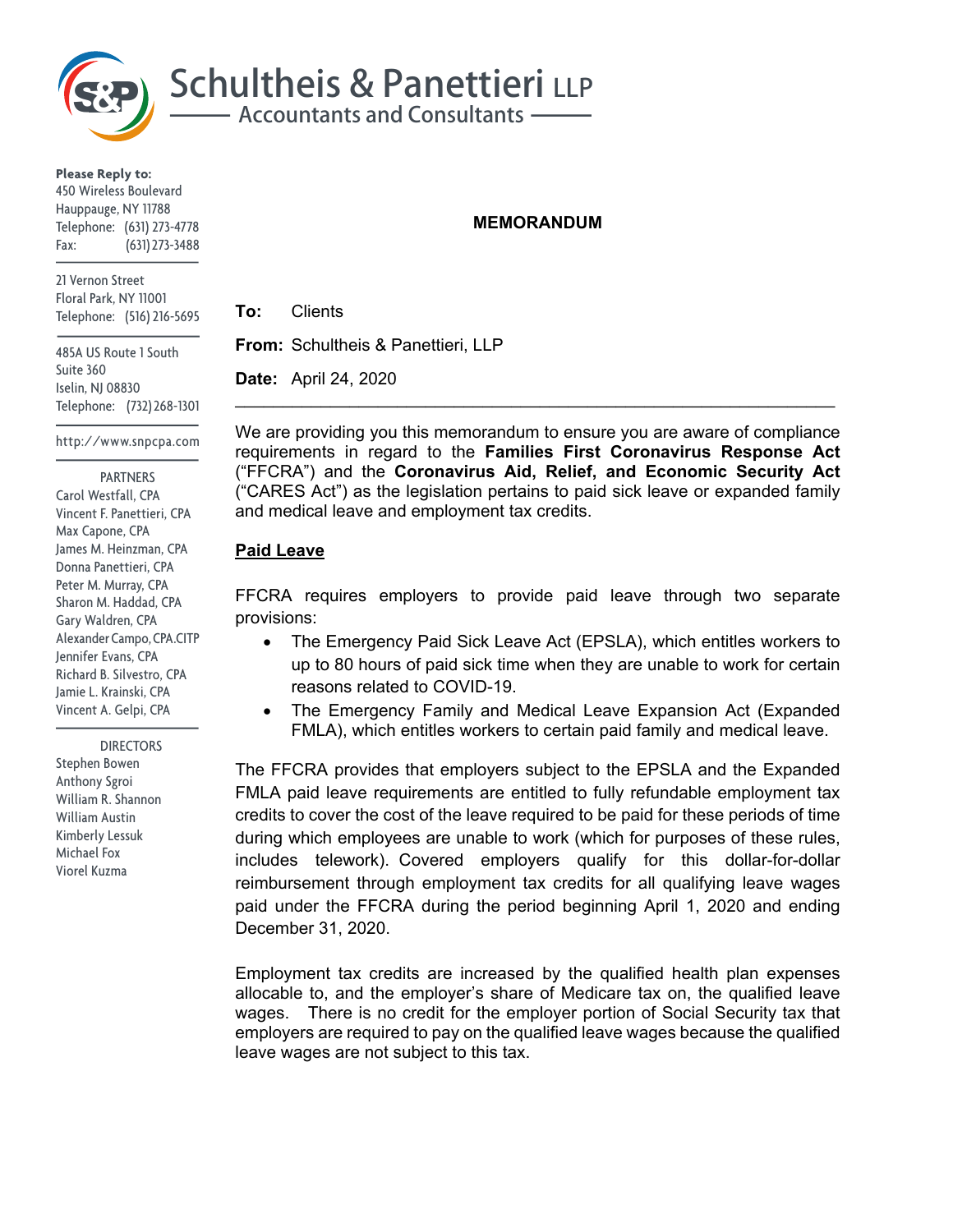## **Qualified Health Plan Expenses**

"Qualified health plan expenses" are amounts paid or incurred by the employer to provide and maintain a group health plan. For this purpose, a "group health plan" includes all plans that are subject to the continuation of coverage requirements under COBRA. As a result, the following employer-sponsored plans are included for purposes of determining the payroll tax credit under both the FFCRA and the CARES Act: Medical/prescription drugs; Dental; Vision; Medical Flexible Spending Account; Health Reimbursement Arrangement (HRA), except for Qualified Small Employer HRAs; Employee Assistance Plans (other than referral-only EAPs); and On-Site Medical Clinics.

The amount of qualified health plan expenses taken into account in determining the credits generally includes both the portion of the cost paid by the employer and the portion of the cost paid by the employee with pre-tax salary reduction contributions. However, the qualified health plan expenses should not include amounts that the employee paid for with after-tax contributions.

An employer who sponsors a fully insured group health plan may use any reasonable method to determine and allocate the plan expenses, including:

- 1. the COBRA applicable premium for the employee typically available from the insurer,
- 2. one average premium rate for all employees, or
- 3. a substantially similar method that takes into account the average premium rate determined separately for employees with self-only and other than self-only coverage.

An employer who sponsors a self-insured group health plan may use any reasonable method to determine and allocate the plan expenses, including:

- 1. the COBRA applicable premium for the employee typically available from the administrator, or
- 2. any reasonable actuarial method to determine the estimated annual expenses of the plan.

#### **Claiming Employment Tax Credits**

To take immediate advantage of the employment tax credits, employers can retain and access funds that they would otherwise deposit with the IRS as employment taxes. The employment taxes that are available for retention include:

- federal income taxes
- employee's share of Social Security and Medicare taxes
- employer's share of Social Security and Medicare taxes

Employers will report their total qualified leave wages (and allocable qualified health plan expenses and the employer's share of Medicare tax on the qualified leave wages) for each quarter on their federal employment tax return - *Form 941, Employer's Quarterly Federal Tax Return*. The revised Form 941 will be available for the second quarter of 2020 for reporting data related to the three new refundable employment tax credits, amounts of employment taxes retained instead of deposited in consideration of these credits, and amounts of the employer portion of Social Security tax deferred to 2021 and 2022.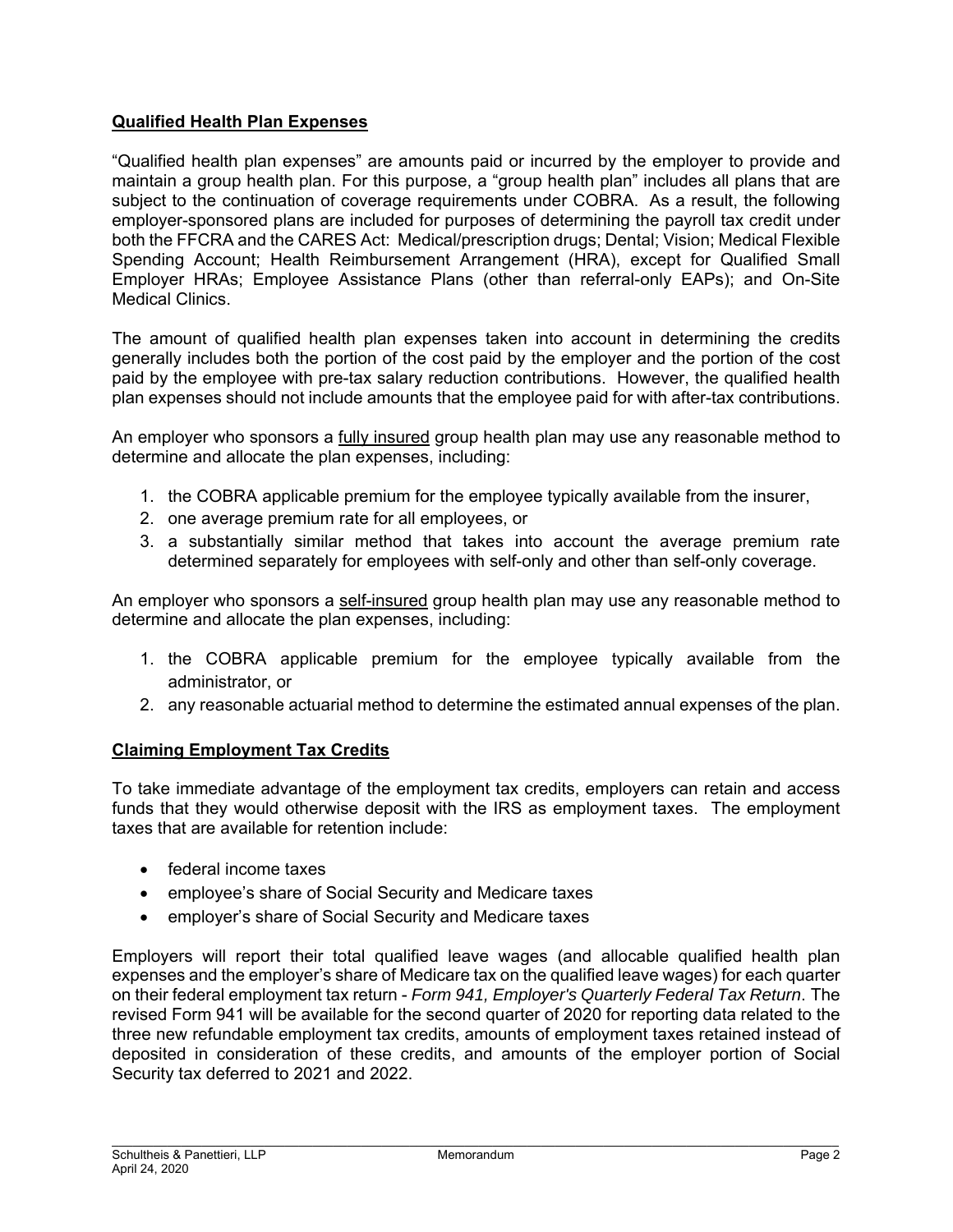# **Claiming Employment Tax Credits (cont'd)**

If an employer does not have enough federal employment taxes set aside for deposit to cover its obligation to provide qualified leave wages (and allocable qualified health plan expenses and the employer's share of Medicare tax on the qualified leave wages), the employer may request an advance of the credits by completing *Form 7200, Advance Payment of Employer Credits Due to COVID-19* and may fax the completed form to (855) 248-0552.

## **Coordination with the CARES Act**

If an employer also meets the requirements for the employee retention credit, it may receive both credits, but not for the same wage payments. The CARES Act allows certain employers subject to a full or partial closure order due to COVID-19 or experiencing a significant decline in gross receipts a tax credit for retaining their employees. This employee retention credit is equal to 50% of qualified wages (including allocable qualified health plan expenses) paid to employees after March 12, 2020, and before January 1, 2021, up to \$10,000 in qualified wages for each employee for all calendar quarters. However, the qualified wages for the employee retention credit do not include the amount of qualified leave wages for which the employer received tax credits under the FFCRA.

In addition, if an employer receives employment tax credits for qualified leave wages, those wages are not eligible as "payroll costs" for purposes of receiving loan forgiveness under the Small Business Administration Paycheck Protection Program.

Lastly, the CARES Act provides that certain employers may defer the deposit and payment of the employer's portion of Social Security taxes. The deferral applies to deposits and payments of the employer's share of Social Security tax that would otherwise be required to be made during the period beginning on March 27, 2020 and ending December 31, 2020. Employers will not be required to make a special election to be able to defer deposits and payments of these employment taxes. The deferred deposits must be deposited by the following dates to be consider timely:

- On December 31, 2021, 50% of the deferred amount; and
- On December 31, 2022, the remaining amount.

Employers that received a Paycheck Protection Program loan may not defer the deposit and payment of the employer's share of Social Security tax that is otherwise due after the employer receives a decision from the lender that the loan was forgiven.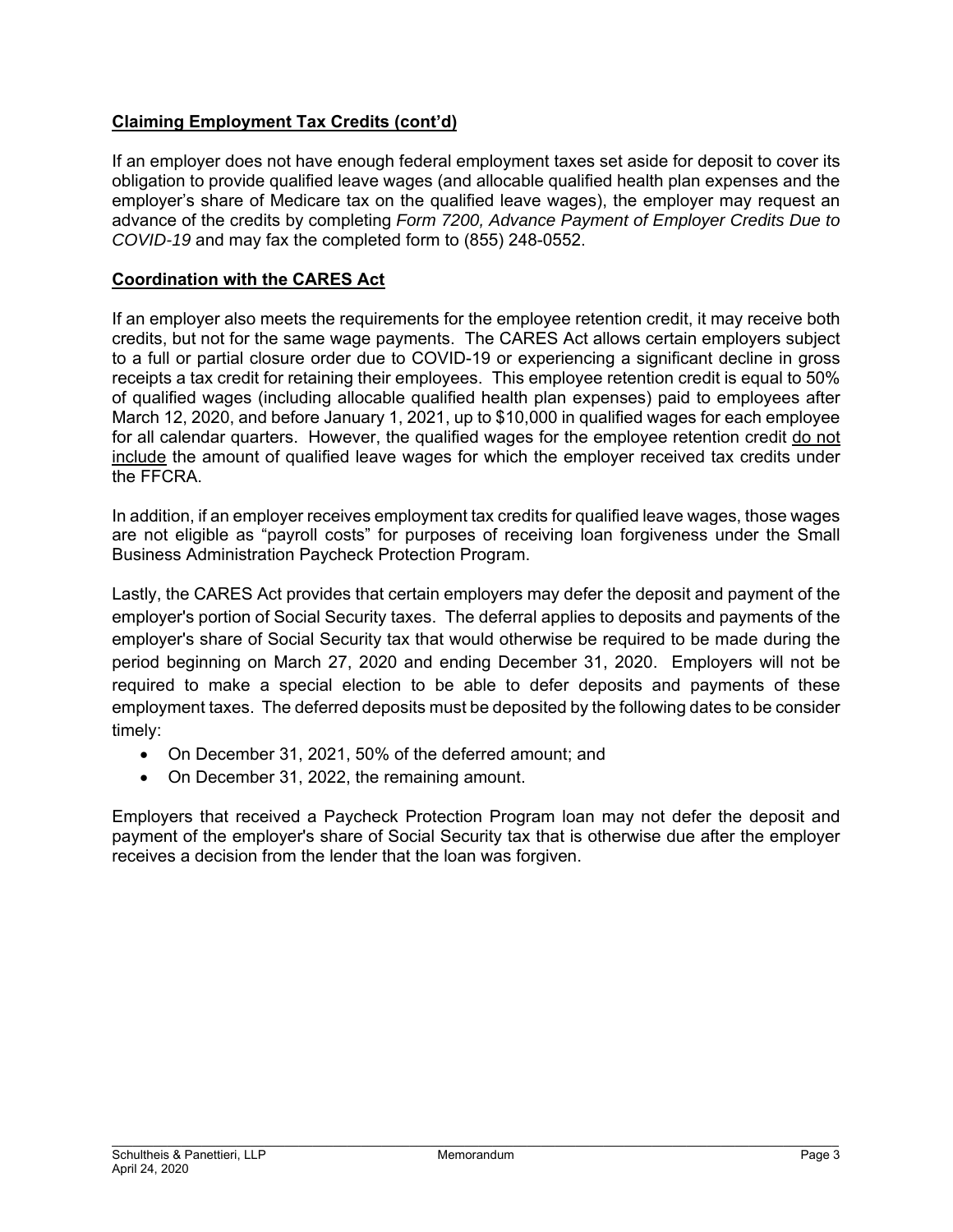#### **Documentation Requirements**

Employers claiming the credits for qualified leave wages (plus allocable qualified health plan expenses and the employer's share of Medicare taxes) under FFCRA and qualified wages under the CARES Act, must retain records and documentation related to and supporting each employee's leave to substantiate the claim for the credits, as well as retaining the Forms 941, Forms 7200 and any other applicable filings made to the IRS requesting the credit.

These records should be maintained for at least four years after the date the tax becomes due or is paid, whichever comes later. Employer records should include the following information:

- Documentation to show how the employer figured the amount of qualified sick and family leave wages eligible for the credit.
- Documentation to show how the employer figured the amount of qualified health plan expenses that was allocated to wages.
- Documentation to show how the employer determined that the employees were qualified to receive sick and family leave wages.
- Documentation to show how the employer figured the amount of the employee retention credit.
- Documentation to show the employer eligibility for the employee retention credit based on suspension of operations or significant decline in gross receipts.

With regard to documentation determining that the employees were qualified to receive sick and family leave wages, the employer should receive a written request for such leave from the employee in which the employee provides:

- 1. The employee's name;
- 2. The date or dates for which leave is requested;
- 3. A statement of the COVID-19 related reason the employee is requesting leave and written support for such reason; and
- 4. A statement that the employee is unable to work, including by means of telework, for such reason.

In the case of a leave request based on a quarantine order or self-quarantine advice, the statement from the employee should include the name of the governmental entity ordering quarantine or the name of the health care professional advising self-quarantine, and, if the person subject to quarantine or advised to self-quarantine is not the employee, that person's name and relation to the employee.

In the case of a leave request based on a school closing or child care provider unavailability, the statement from the employee should include the name and age of the child (or children) to be cared for, the name of the school that has closed or place of care that is unavailable, and a representation that no other person will be providing care for the child during the period for which the employee is receiving family medical leave and, with respect to the employee's inability to work or telework because of a need to provide care for a child older than fourteen during daylight hours, a statement that special circumstances exist requiring the employee to provide care.